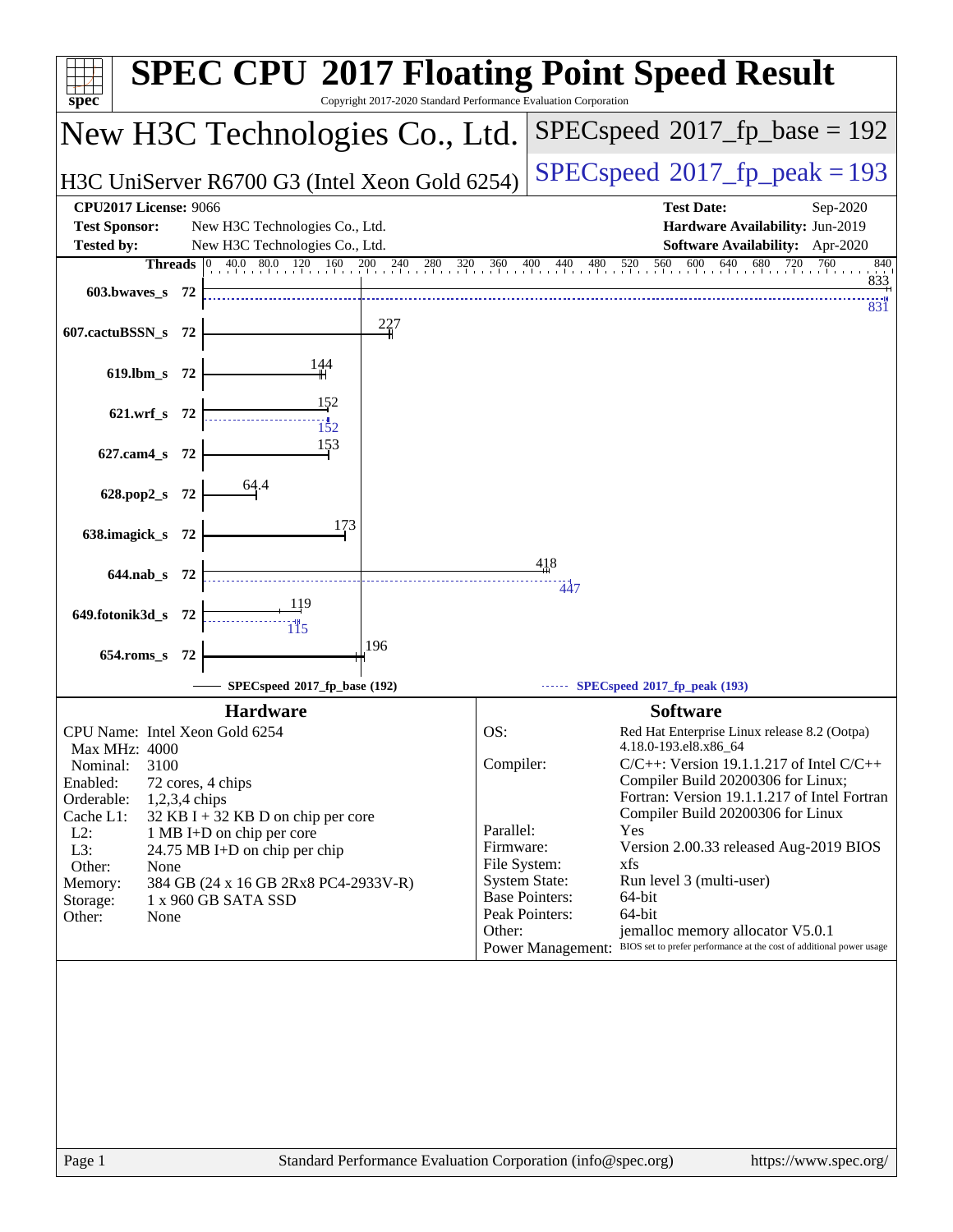| $SPEC speed^{\circ}2017$ [p_base = 192<br>New H3C Technologies Co., Ltd.                                 |                              |      |              |                                |              |                |              |                |                |              |                   |              |                                        |              |
|----------------------------------------------------------------------------------------------------------|------------------------------|------|--------------|--------------------------------|--------------|----------------|--------------|----------------|----------------|--------------|-------------------|--------------|----------------------------------------|--------------|
| $SPEC speed^{\circ}2017$ _fp_peak = 193<br>H3C UniServer R6700 G3 (Intel Xeon Gold 6254)                 |                              |      |              |                                |              |                |              |                |                |              |                   |              |                                        |              |
| <b>CPU2017 License: 9066</b>                                                                             |                              |      |              |                                |              |                |              |                |                |              | <b>Test Date:</b> |              | Sep-2020                               |              |
| <b>Test Sponsor:</b>                                                                                     |                              |      |              | New H3C Technologies Co., Ltd. |              |                |              |                |                |              |                   |              | Hardware Availability: Jun-2019        |              |
| <b>Tested by:</b>                                                                                        |                              |      |              | New H3C Technologies Co., Ltd. |              |                |              |                |                |              |                   |              | <b>Software Availability:</b> Apr-2020 |              |
| <b>Results Table</b>                                                                                     |                              |      |              |                                |              |                |              |                |                |              |                   |              |                                        |              |
|                                                                                                          |                              |      |              | <b>Base</b>                    |              |                |              |                |                |              | <b>Peak</b>       |              |                                        |              |
| <b>Benchmark</b>                                                                                         | <b>Threads</b> Seconds       |      | <b>Ratio</b> | <b>Seconds</b>                 | <b>Ratio</b> | <b>Seconds</b> | <b>Ratio</b> | <b>Threads</b> | <b>Seconds</b> | <b>Ratio</b> | <b>Seconds</b>    | <b>Ratio</b> | <b>Seconds</b>                         | <b>Ratio</b> |
| 603.bwaves s                                                                                             | 72                           | 70.5 | 837          | 70.8                           | 833          | 70.8           | 833          | 72             | 71.1           | 830          | 71.0              | 831          | 70.7                                   | 834          |
| 607.cactuBSSN_s                                                                                          | 72                           | 73.7 | 226          | 73.3                           | 227          | 72.5           | 230          | 72             | 73.7           | 226          | 73.3              | 227          | 72.5                                   | 230          |
| 619.lbm s                                                                                                | 72                           | 35.0 | 149          | 36.9                           | 142          | 36.3           | 144          | 72             | 35.0           | 149          | 36.9              | 142          | 36.3                                   | 144          |
| $621.wrf$ s                                                                                              | 72                           | 87.8 | 151          | 86.9                           | 152          | 86.9           | 152          | 72             | 86.4           | 153          | 87.6              | 151          | 86.7                                   | 152          |
| $627$ .cam $4$ s                                                                                         | 72                           | 58.1 | 152          | 57.8                           | 153          | 58.1           | 153          | 72             | 58.1           | 152          | 57.8              | 153          | 58.1                                   | 153          |
| $628.pop2_s$                                                                                             | 72                           | 183  | 64.8         | 185                            | 64.3         | 184            | 64.4         | 72             | 183            | 64.8         | 185               | 64.3         | 184                                    | 64.4         |
| 638.imagick_s                                                                                            | 72                           | 83.3 | 173          | 83.6                           | 172          | 83.4           | 173          | 72             | 83.3           | 173          | 83.6              | 172          | 83.4                                   | 173          |
| $644$ .nab s                                                                                             | 72                           | 41.8 | 418          | 41.5                           | 421          | 42.2           | 414          | 72             | 39.1           | 447          | 39.1              | 447          | 39.1                                   | 447          |
| 649.fotonik3d s                                                                                          | 72                           | 98.2 | 92.8         | 76.6                           | 119          | 76.4           | 119          | 72             | 81.1           | 112          | 79.0              | <b>115</b>   | 77.6                                   | 117          |
| 654.roms_s                                                                                               | 72                           | 80.1 | 196          | 84.3                           | 187          | 80.3           | 196          | 72             | 80.1           | 196          | 84.3              | 187          | 80.3                                   | 196          |
|                                                                                                          | $SPEC speed*2017_fp\_base =$ |      | 192          |                                |              |                |              |                |                |              |                   |              |                                        |              |
|                                                                                                          | $SPECspeed*2017_fn_peak =$   |      | 193          |                                |              |                |              |                |                |              |                   |              |                                        |              |
| Results appear in the order in which they were run. Bold underlined text indicates a median measurement. |                              |      |              |                                |              |                |              |                |                |              |                   |              |                                        |              |

### **[Environment Variables Notes](http://www.spec.org/auto/cpu2017/Docs/result-fields.html#EnvironmentVariablesNotes)**

Environment variables set by runcpu before the start of the run: KMP\_AFFINITY = "granularity=fine,compact" LD\_LIBRARY\_PATH = "/home/speccpu/lib/intel64:/home/speccpu/je5.0.1-64" MALLOC\_CONF = "retain:true" OMP\_STACKSIZE = "192M"

### **[General Notes](http://www.spec.org/auto/cpu2017/Docs/result-fields.html#GeneralNotes)**

 Binaries compiled on a system with 1x Intel Core i9-7980XE CPU + 64GB RAM memory using Redhat Enterprise Linux 8.0 NA: The test sponsor attests, as of date of publication, that CVE-2017-5754 (Meltdown) is mitigated in the system as tested and documented. Yes: The test sponsor attests, as of date of publication, that CVE-2017-5753 (Spectre variant 1) is mitigated in the system as tested and documented. Yes: The test sponsor attests, as of date of publication, that CVE-2017-5715 (Spectre variant 2) is mitigated in the system as tested and documented. Transparent Huge Pages enabled by default Prior to runcpu invocation Filesystem page cache synced and cleared with: sync; echo 3> /proc/sys/vm/drop\_caches jemalloc, a general purpose malloc implementation built with the RedHat Enterprise 7.5, and the system compiler gcc 4.8.5

**(Continued on next page)**

| Page 2<br>Standard Performance Evaluation Corporation (info@spec.org) |  |  | https://www.spec.org/ |
|-----------------------------------------------------------------------|--|--|-----------------------|
|-----------------------------------------------------------------------|--|--|-----------------------|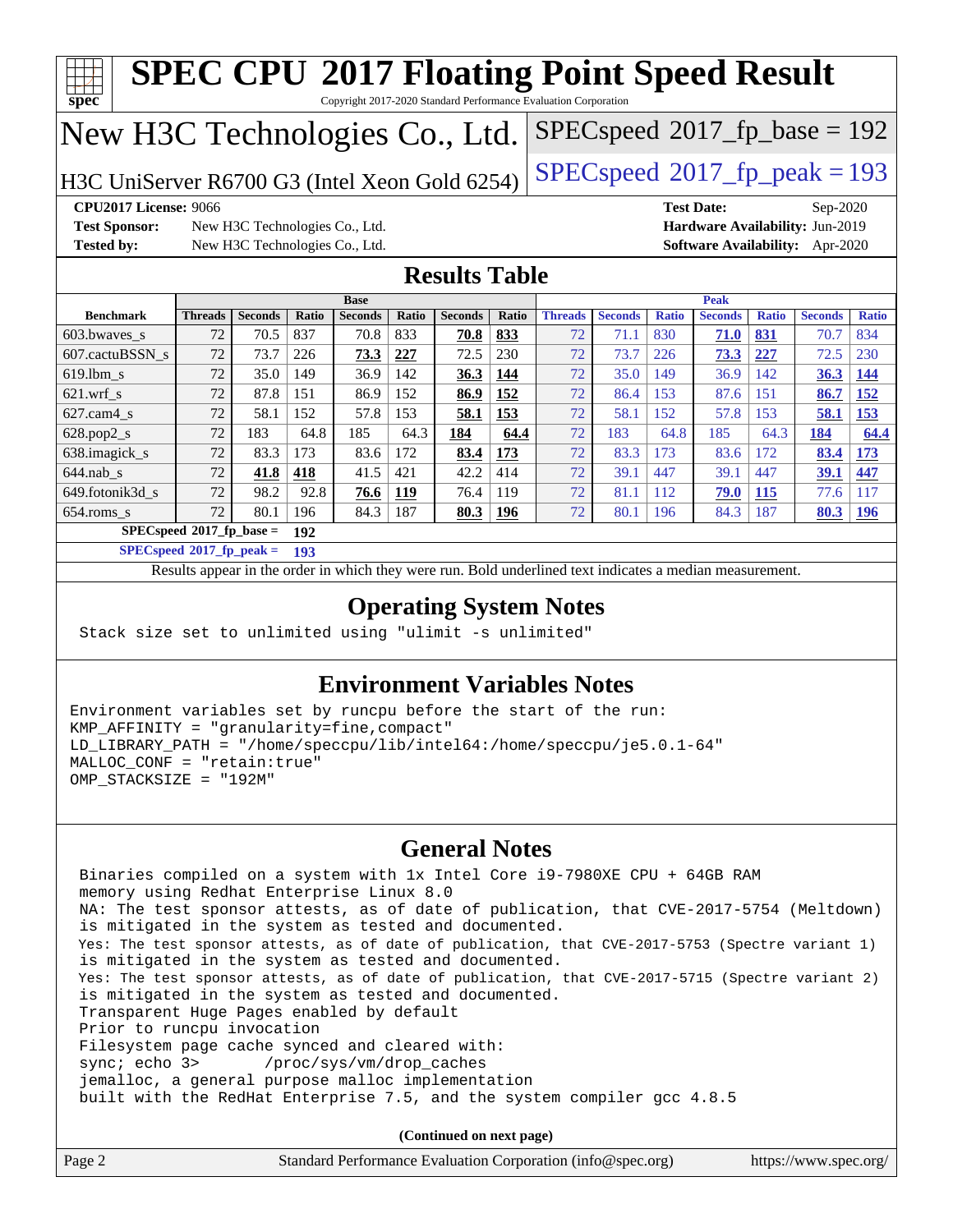| spec                                      |                                                                                                                                                                                                                                                                              | <b>SPEC CPU®2017 Floating Point Speed Result</b><br>Copyright 2017-2020 Standard Performance Evaluation Corporation                                                                                                                                                          |                                          |                                                                                |
|-------------------------------------------|------------------------------------------------------------------------------------------------------------------------------------------------------------------------------------------------------------------------------------------------------------------------------|------------------------------------------------------------------------------------------------------------------------------------------------------------------------------------------------------------------------------------------------------------------------------|------------------------------------------|--------------------------------------------------------------------------------|
|                                           |                                                                                                                                                                                                                                                                              | New H3C Technologies Co., Ltd.                                                                                                                                                                                                                                               | $SPEC speed^{\circ}2017\_fp\_base = 192$ |                                                                                |
|                                           |                                                                                                                                                                                                                                                                              | H3C UniServer R6700 G3 (Intel Xeon Gold 6254)                                                                                                                                                                                                                                | $SPEC speed^{\circ}2017$ fp peak = 193   |                                                                                |
| <b>Test Sponsor:</b><br><b>Tested by:</b> | <b>CPU2017 License: 9066</b><br>New H3C Technologies Co., Ltd.<br>New H3C Technologies Co., Ltd.                                                                                                                                                                             |                                                                                                                                                                                                                                                                              | <b>Test Date:</b>                        | Sep-2020<br>Hardware Availability: Jun-2019<br>Software Availability: Apr-2020 |
|                                           |                                                                                                                                                                                                                                                                              | <b>General Notes (Continued)</b><br>sources available from jemalloc.net or https://github.com/jemalloc/jemalloc/releases                                                                                                                                                     |                                          |                                                                                |
|                                           |                                                                                                                                                                                                                                                                              | <b>Platform Notes</b>                                                                                                                                                                                                                                                        |                                          |                                                                                |
|                                           | BIOS Settings:<br>Set Hyper Threading to Disabled<br>Set Patrol Scrub to Disabled<br>Set IMC Interleaving to 2-way Interleave                                                                                                                                                |                                                                                                                                                                                                                                                                              |                                          |                                                                                |
|                                           | Sysinfo program /home/speccpu/bin/sysinfo                                                                                                                                                                                                                                    | Rev: r6365 of 2019-08-21 295195f888a3d7edble6e46a485a0011<br>running on localhost.localdomain Tue Sep 22 15:44:29 2020                                                                                                                                                       |                                          |                                                                                |
|                                           | For more information on this section, see                                                                                                                                                                                                                                    | SUT (System Under Test) info as seen by some common utilities.<br>https://www.spec.org/cpu2017/Docs/config.html#sysinfo                                                                                                                                                      |                                          |                                                                                |
|                                           | From /proc/cpuinfo<br>"physical id"s (chips)<br>4<br>72 "processors"<br>cpu cores : 18                                                                                                                                                                                       | model name : Intel(R) Xeon(R) Gold 6254 CPU @ 3.10GHz<br>cores, siblings (Caution: counting these is hw and system dependent. The following<br>excerpts from /proc/cpuinfo might not be reliable. Use with caution.)                                                         |                                          |                                                                                |
|                                           | siblings : 18                                                                                                                                                                                                                                                                | physical 0: cores 0 1 2 3 4 8 9 10 11 16 17 18 19 20 24 25 26 27<br>physical 1: cores 0 1 2 3 4 8 9 10 11 16 17 18 19 20 24 25 26 27<br>physical 2: cores 0 1 2 3 4 8 9 10 11 16 17 18 19 20 24 25 26 27<br>physical 3: cores 0 1 2 3 4 8 9 10 11 16 17 18 19 20 24 25 26 27 |                                          |                                                                                |
|                                           | From 1scpu:<br>Architecture:<br>$CPU$ op-mode( $s$ ):<br>Byte Order:<br>CPU(s):<br>On-line CPU(s) list: $0-71$<br>Thread(s) per core:<br>$Core(s)$ per socket:<br>Socket(s):<br>NUMA node(s):<br>Vendor ID:<br>CPU family:<br>Model:<br>Model name:<br>Stepping:<br>CPU MHz: | x86_64<br>$32$ -bit, $64$ -bit<br>Little Endian<br>72<br>1<br>18<br>4<br>4<br>GenuineIntel<br>6<br>85<br>$Intel(R) Xeon(R) Gold 6254 CPU @ 3.10GHz$<br>7<br>1200.096                                                                                                         |                                          |                                                                                |
| Page 3                                    |                                                                                                                                                                                                                                                                              | (Continued on next page)<br>Standard Performance Evaluation Corporation (info@spec.org)                                                                                                                                                                                      |                                          | https://www.spec.org/                                                          |
|                                           |                                                                                                                                                                                                                                                                              |                                                                                                                                                                                                                                                                              |                                          |                                                                                |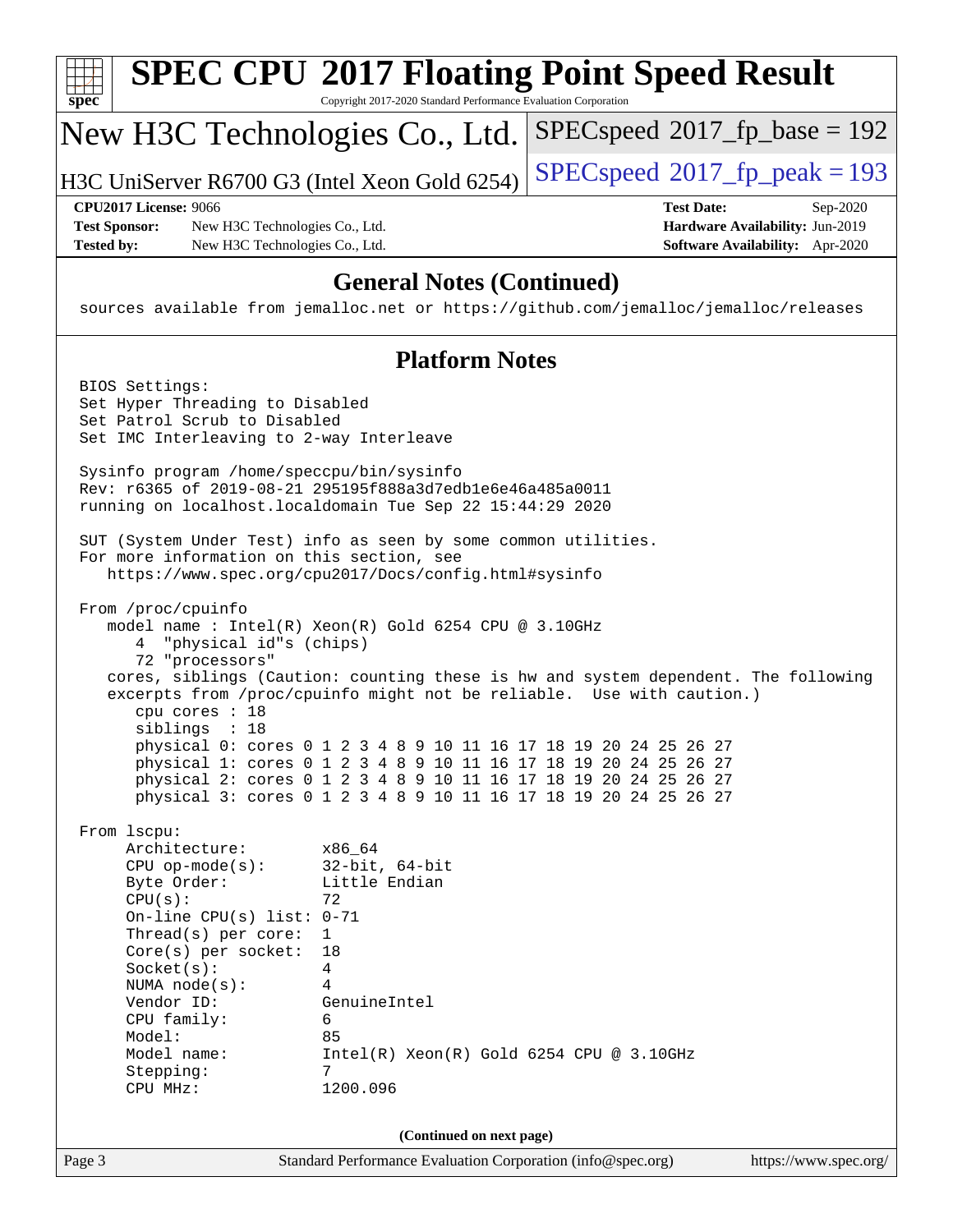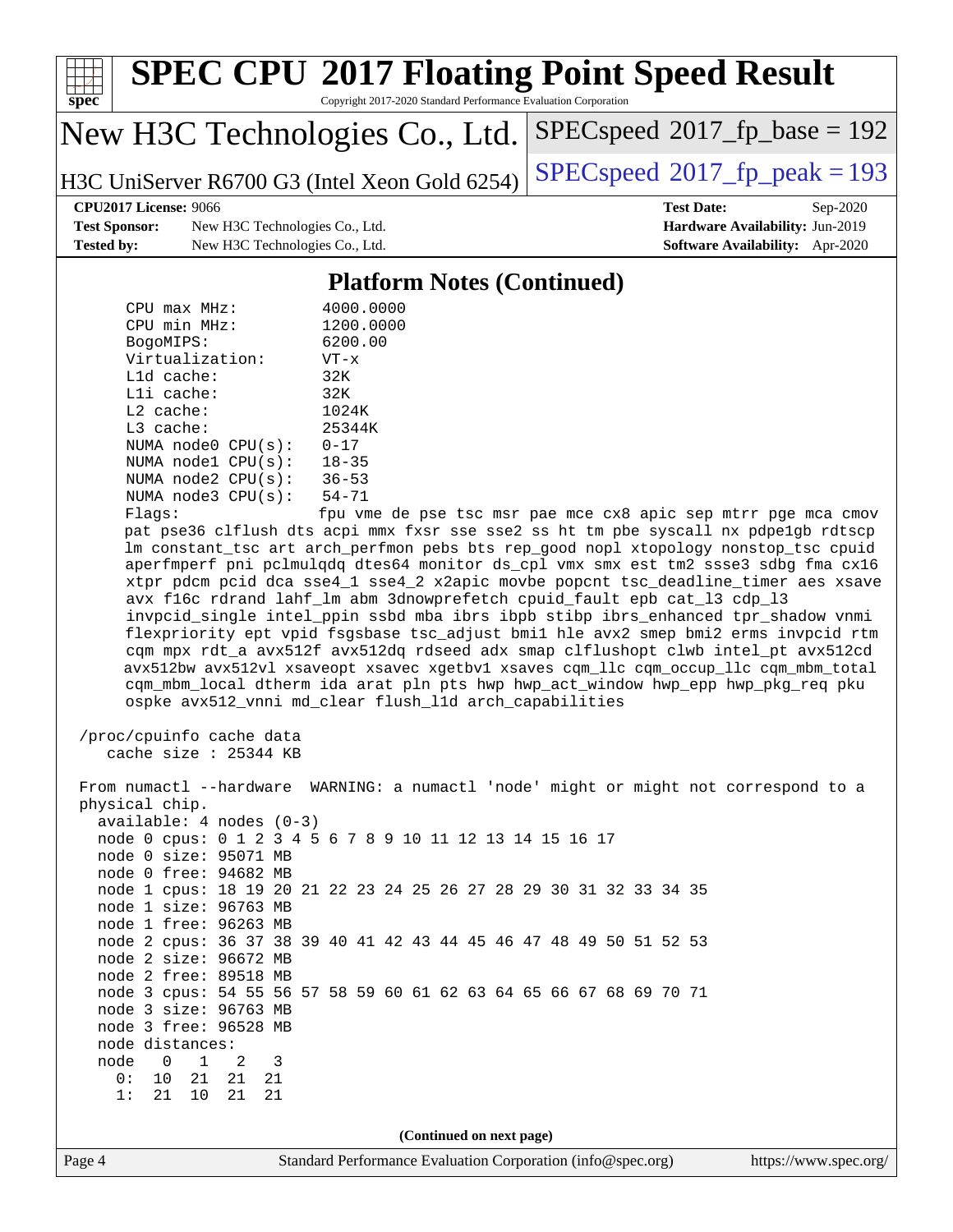| $SPEC speed^{\circ}2017$ _fp_base = 192<br>New H3C Technologies Co., Ltd.<br>$SPEC speed^{\circ}2017$ fp peak = 193<br>H3C UniServer R6700 G3 (Intel Xeon Gold 6254)<br><b>CPU2017 License: 9066</b><br><b>Test Date:</b><br>Sep-2020<br><b>Test Sponsor:</b><br>Hardware Availability: Jun-2019<br>New H3C Technologies Co., Ltd.<br>Software Availability: Apr-2020<br><b>Tested by:</b><br>New H3C Technologies Co., Ltd.<br><b>Platform Notes (Continued)</b><br>21<br>2:<br>21<br>21 10<br>3:<br>21<br>21<br>21<br>10<br>From /proc/meminfo<br>MemTotal:<br>394518104 kB<br>HugePages_Total:<br>0<br>Hugepagesize:<br>2048 kB<br>From /etc/*release* /etc/*version*<br>os-release:<br>NAME="Red Hat Enterprise Linux"<br>VERSION="8.2 (Ootpa)"<br>ID="rhel"<br>ID_LIKE="fedora"<br>VERSION_ID="8.2"<br>PLATFORM_ID="platform:el8"<br>PRETTY_NAME="Red Hat Enterprise Linux 8.2 (Ootpa)"<br>ANSI_COLOR="0;31"<br>redhat-release: Red Hat Enterprise Linux release 8.2 (Ootpa)<br>system-release: Red Hat Enterprise Linux release 8.2 (Ootpa)<br>system-release-cpe: cpe:/o:redhat:enterprise_linux:8.2:ga<br>uname $-a$ :<br>Linux localhost.localdomain 4.18.0-193.el8.x86_64 #1 SMP Fri Mar 27 14:35:58 UTC 2020<br>x86_64 x86_64 x86_64 GNU/Linux<br>Kernel self-reported vulnerability status:<br>itlb_multihit:<br>KVM: Mitigation: Split huge pages<br>CVE-2018-3620 (L1 Terminal Fault):<br>Not affected<br>Microarchitectural Data Sampling:<br>Not affected<br>Not affected<br>CVE-2017-5754 (Meltdown):<br>CVE-2018-3639 (Speculative Store Bypass): Mitigation: Speculative Store Bypass disabled<br>via prctl and seccomp<br>CVE-2017-5753 (Spectre variant 1):<br>Mitigation: usercopy/swapgs barriers and __user<br>pointer sanitization<br>$CVE-2017-5715$ (Spectre variant 2):<br>Mitigation: Enhanced IBRS, IBPB: conditional,<br>RSB filling<br>Mitigation: Clear CPU buffers; SMT disabled<br>tsx_async_abort:<br>run-level 3 Sep 22 11:34<br>SPEC is set to: /home/speccpu<br>Filesystem<br>Size Used Avail Use% Mounted on<br>Type<br>/dev/mapper/rhel-home xfs<br>839G<br>69G 770G<br>9% /home<br>From /sys/devices/virtual/dmi/id<br>(Continued on next page)<br>Page 5<br>Standard Performance Evaluation Corporation (info@spec.org)<br>https://www.spec.org/ | <b>SPEC CPU®2017 Floating Point Speed Result</b><br>spec <sup>®</sup><br>Copyright 2017-2020 Standard Performance Evaluation Corporation |  |
|---------------------------------------------------------------------------------------------------------------------------------------------------------------------------------------------------------------------------------------------------------------------------------------------------------------------------------------------------------------------------------------------------------------------------------------------------------------------------------------------------------------------------------------------------------------------------------------------------------------------------------------------------------------------------------------------------------------------------------------------------------------------------------------------------------------------------------------------------------------------------------------------------------------------------------------------------------------------------------------------------------------------------------------------------------------------------------------------------------------------------------------------------------------------------------------------------------------------------------------------------------------------------------------------------------------------------------------------------------------------------------------------------------------------------------------------------------------------------------------------------------------------------------------------------------------------------------------------------------------------------------------------------------------------------------------------------------------------------------------------------------------------------------------------------------------------------------------------------------------------------------------------------------------------------------------------------------------------------------------------------------------------------------------------------------------------------------------------------------------------------------------------------------------------------------------------------------------------------------------------------------------------------------------------|------------------------------------------------------------------------------------------------------------------------------------------|--|
|                                                                                                                                                                                                                                                                                                                                                                                                                                                                                                                                                                                                                                                                                                                                                                                                                                                                                                                                                                                                                                                                                                                                                                                                                                                                                                                                                                                                                                                                                                                                                                                                                                                                                                                                                                                                                                                                                                                                                                                                                                                                                                                                                                                                                                                                                             |                                                                                                                                          |  |
|                                                                                                                                                                                                                                                                                                                                                                                                                                                                                                                                                                                                                                                                                                                                                                                                                                                                                                                                                                                                                                                                                                                                                                                                                                                                                                                                                                                                                                                                                                                                                                                                                                                                                                                                                                                                                                                                                                                                                                                                                                                                                                                                                                                                                                                                                             |                                                                                                                                          |  |
|                                                                                                                                                                                                                                                                                                                                                                                                                                                                                                                                                                                                                                                                                                                                                                                                                                                                                                                                                                                                                                                                                                                                                                                                                                                                                                                                                                                                                                                                                                                                                                                                                                                                                                                                                                                                                                                                                                                                                                                                                                                                                                                                                                                                                                                                                             |                                                                                                                                          |  |
|                                                                                                                                                                                                                                                                                                                                                                                                                                                                                                                                                                                                                                                                                                                                                                                                                                                                                                                                                                                                                                                                                                                                                                                                                                                                                                                                                                                                                                                                                                                                                                                                                                                                                                                                                                                                                                                                                                                                                                                                                                                                                                                                                                                                                                                                                             |                                                                                                                                          |  |
|                                                                                                                                                                                                                                                                                                                                                                                                                                                                                                                                                                                                                                                                                                                                                                                                                                                                                                                                                                                                                                                                                                                                                                                                                                                                                                                                                                                                                                                                                                                                                                                                                                                                                                                                                                                                                                                                                                                                                                                                                                                                                                                                                                                                                                                                                             |                                                                                                                                          |  |
|                                                                                                                                                                                                                                                                                                                                                                                                                                                                                                                                                                                                                                                                                                                                                                                                                                                                                                                                                                                                                                                                                                                                                                                                                                                                                                                                                                                                                                                                                                                                                                                                                                                                                                                                                                                                                                                                                                                                                                                                                                                                                                                                                                                                                                                                                             |                                                                                                                                          |  |
|                                                                                                                                                                                                                                                                                                                                                                                                                                                                                                                                                                                                                                                                                                                                                                                                                                                                                                                                                                                                                                                                                                                                                                                                                                                                                                                                                                                                                                                                                                                                                                                                                                                                                                                                                                                                                                                                                                                                                                                                                                                                                                                                                                                                                                                                                             |                                                                                                                                          |  |
|                                                                                                                                                                                                                                                                                                                                                                                                                                                                                                                                                                                                                                                                                                                                                                                                                                                                                                                                                                                                                                                                                                                                                                                                                                                                                                                                                                                                                                                                                                                                                                                                                                                                                                                                                                                                                                                                                                                                                                                                                                                                                                                                                                                                                                                                                             |                                                                                                                                          |  |
|                                                                                                                                                                                                                                                                                                                                                                                                                                                                                                                                                                                                                                                                                                                                                                                                                                                                                                                                                                                                                                                                                                                                                                                                                                                                                                                                                                                                                                                                                                                                                                                                                                                                                                                                                                                                                                                                                                                                                                                                                                                                                                                                                                                                                                                                                             |                                                                                                                                          |  |
|                                                                                                                                                                                                                                                                                                                                                                                                                                                                                                                                                                                                                                                                                                                                                                                                                                                                                                                                                                                                                                                                                                                                                                                                                                                                                                                                                                                                                                                                                                                                                                                                                                                                                                                                                                                                                                                                                                                                                                                                                                                                                                                                                                                                                                                                                             |                                                                                                                                          |  |
|                                                                                                                                                                                                                                                                                                                                                                                                                                                                                                                                                                                                                                                                                                                                                                                                                                                                                                                                                                                                                                                                                                                                                                                                                                                                                                                                                                                                                                                                                                                                                                                                                                                                                                                                                                                                                                                                                                                                                                                                                                                                                                                                                                                                                                                                                             |                                                                                                                                          |  |
|                                                                                                                                                                                                                                                                                                                                                                                                                                                                                                                                                                                                                                                                                                                                                                                                                                                                                                                                                                                                                                                                                                                                                                                                                                                                                                                                                                                                                                                                                                                                                                                                                                                                                                                                                                                                                                                                                                                                                                                                                                                                                                                                                                                                                                                                                             |                                                                                                                                          |  |
|                                                                                                                                                                                                                                                                                                                                                                                                                                                                                                                                                                                                                                                                                                                                                                                                                                                                                                                                                                                                                                                                                                                                                                                                                                                                                                                                                                                                                                                                                                                                                                                                                                                                                                                                                                                                                                                                                                                                                                                                                                                                                                                                                                                                                                                                                             |                                                                                                                                          |  |
|                                                                                                                                                                                                                                                                                                                                                                                                                                                                                                                                                                                                                                                                                                                                                                                                                                                                                                                                                                                                                                                                                                                                                                                                                                                                                                                                                                                                                                                                                                                                                                                                                                                                                                                                                                                                                                                                                                                                                                                                                                                                                                                                                                                                                                                                                             |                                                                                                                                          |  |
|                                                                                                                                                                                                                                                                                                                                                                                                                                                                                                                                                                                                                                                                                                                                                                                                                                                                                                                                                                                                                                                                                                                                                                                                                                                                                                                                                                                                                                                                                                                                                                                                                                                                                                                                                                                                                                                                                                                                                                                                                                                                                                                                                                                                                                                                                             |                                                                                                                                          |  |
|                                                                                                                                                                                                                                                                                                                                                                                                                                                                                                                                                                                                                                                                                                                                                                                                                                                                                                                                                                                                                                                                                                                                                                                                                                                                                                                                                                                                                                                                                                                                                                                                                                                                                                                                                                                                                                                                                                                                                                                                                                                                                                                                                                                                                                                                                             |                                                                                                                                          |  |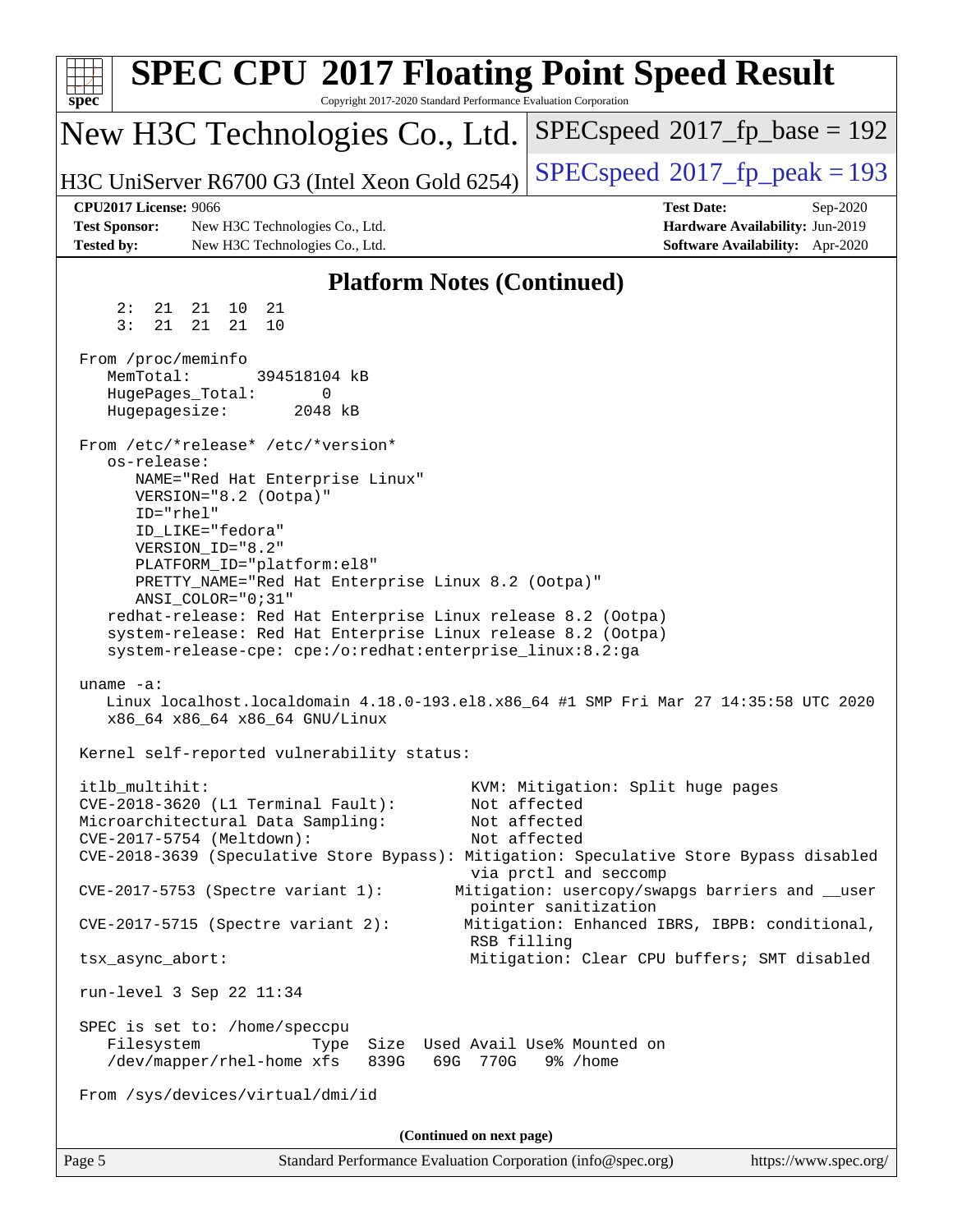| s<br>æ<br>n<br>C<br>c |  |  |  |  |  |
|-----------------------|--|--|--|--|--|

# **[SPEC CPU](http://www.spec.org/auto/cpu2017/Docs/result-fields.html#SPECCPU2017FloatingPointSpeedResult)[2017 Floating Point Speed Result](http://www.spec.org/auto/cpu2017/Docs/result-fields.html#SPECCPU2017FloatingPointSpeedResult)**

Copyright 2017-2020 Standard Performance Evaluation Corporation

New H3C Technologies Co., Ltd.

H3C UniServer R6700 G3 (Intel Xeon Gold 6254) [SPECspeed](http://www.spec.org/auto/cpu2017/Docs/result-fields.html#SPECspeed2017fppeak)<sup>®</sup>[2017\\_fp\\_peak = 1](http://www.spec.org/auto/cpu2017/Docs/result-fields.html#SPECspeed2017fppeak)93

[SPECspeed](http://www.spec.org/auto/cpu2017/Docs/result-fields.html#SPECspeed2017fpbase)<sup>®</sup>2017 fp base = 192

**[Test Sponsor:](http://www.spec.org/auto/cpu2017/Docs/result-fields.html#TestSponsor)** New H3C Technologies Co., Ltd. **[Hardware Availability:](http://www.spec.org/auto/cpu2017/Docs/result-fields.html#HardwareAvailability)** Jun-2019 **[Tested by:](http://www.spec.org/auto/cpu2017/Docs/result-fields.html#Testedby)** New H3C Technologies Co., Ltd. **[Software Availability:](http://www.spec.org/auto/cpu2017/Docs/result-fields.html#SoftwareAvailability)** Apr-2020

**[CPU2017 License:](http://www.spec.org/auto/cpu2017/Docs/result-fields.html#CPU2017License)** 9066 **[Test Date:](http://www.spec.org/auto/cpu2017/Docs/result-fields.html#TestDate)** Sep-2020

#### **[Platform Notes \(Continued\)](http://www.spec.org/auto/cpu2017/Docs/result-fields.html#PlatformNotes)**

 BIOS: American Megatrends Inc. 2.00.33 08/22/2019 Vendor: New H3C Technologies Co., Ltd. Product: UniServer R6700 G3 Product Family: Rack Serial: 210200A01SH18B000020

 Additional information from dmidecode follows. WARNING: Use caution when you interpret this section. The 'dmidecode' program reads system data which is "intended to allow hardware to be accurately determined", but the intent may not be met, as there are frequent changes to hardware, firmware, and the "DMTF SMBIOS" standard. Memory: 24x Hynix HMA82GR7CJR8N-WM 16 GB 2 rank 2933

24x NO DIMM NO DIMM

(End of data from sysinfo program)

#### **[Compiler Version Notes](http://www.spec.org/auto/cpu2017/Docs/result-fields.html#CompilerVersionNotes)**

| 619.1bm s(base, peak) 638.imagick s(base, peak)<br>C<br>644.nab_s(base, peak)                                                                                                          |  |
|----------------------------------------------------------------------------------------------------------------------------------------------------------------------------------------|--|
| Intel(R) C Intel(R) 64 Compiler for applications running on Intel(R) 64,<br>Version 19.1.1.217 Build 20200306                                                                          |  |
| Copyright (C) 1985-2020 Intel Corporation. All rights reserved.                                                                                                                        |  |
| $C++$ , C, Fortran   607.cactuBSSN_s(base, peak)                                                                                                                                       |  |
| Intel(R) $C++$ Intel(R) 64 Compiler for applications running on Intel(R) 64,<br>Version 19.1.1.217 Build 20200306                                                                      |  |
| Copyright (C) 1985-2020 Intel Corporation. All rights reserved.<br>Intel(R) C Intel(R) 64 Compiler for applications running on Intel(R) 64,<br>Version 19.1.1.217 Build 20200306       |  |
| Copyright (C) 1985-2020 Intel Corporation. All rights reserved.<br>Intel(R) Fortran Intel(R) 64 Compiler for applications running on Intel(R)<br>64, Version 19.1.1.217 Build 20200306 |  |
| Copyright (C) 1985-2020 Intel Corporation. All rights reserved.                                                                                                                        |  |
| 603.bwaves s(base, peak) 649.fotonik3d s(base, peak)<br>Fortran                                                                                                                        |  |
| 654.roms_s(base, peak)                                                                                                                                                                 |  |
| Intel(R) Fortran Intel(R) 64 Compiler for applications running on Intel(R)                                                                                                             |  |
| (Continued on next page)                                                                                                                                                               |  |
| Page 6<br>Standard Performance Evaluation Corporation (info@spec.org)<br>https://www.spec.org/                                                                                         |  |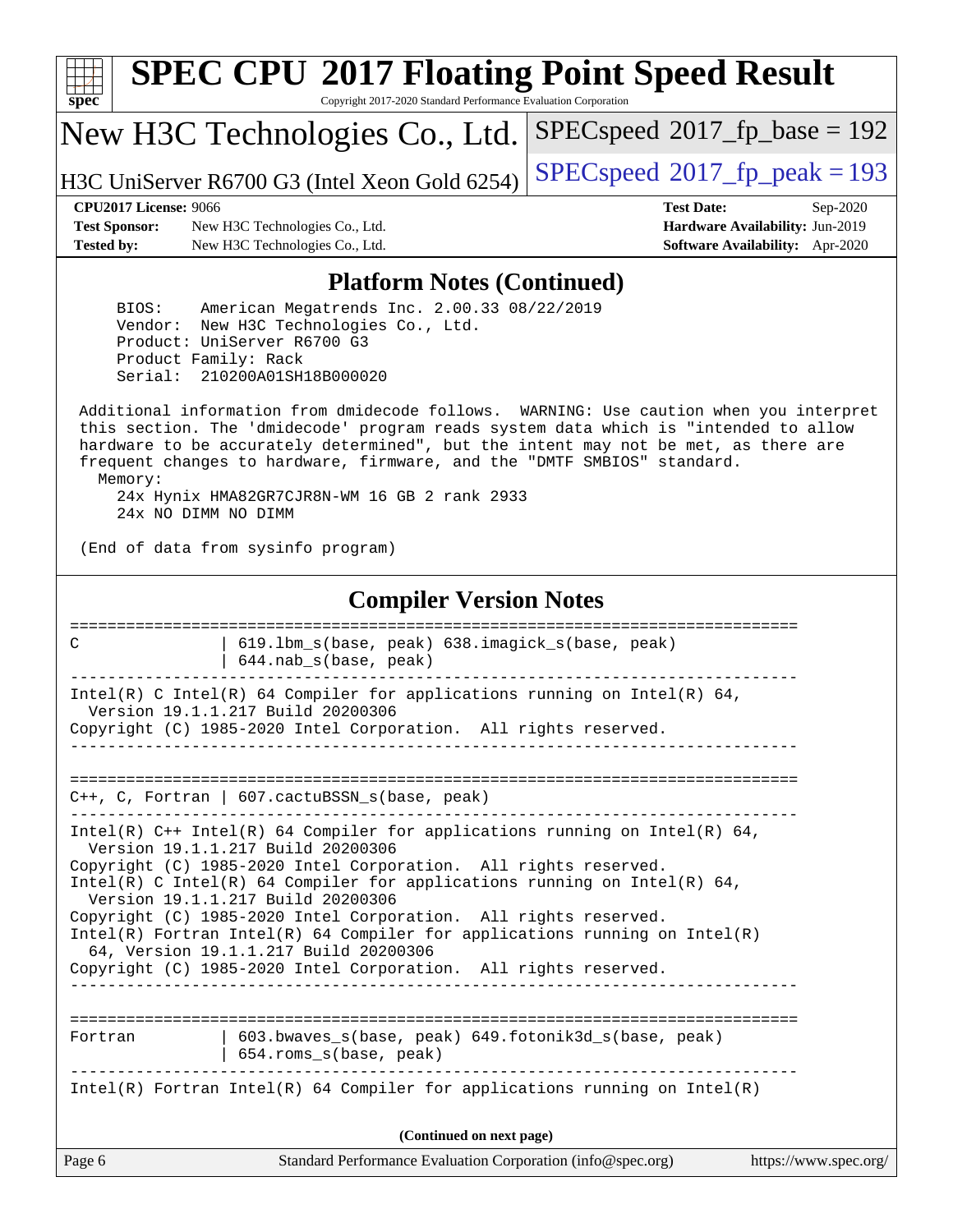| <b>SPEC CPU®2017 Floating Point Speed Result</b>                                                                                                                                                                                                                                                                                                                           |                                         |  |  |  |  |
|----------------------------------------------------------------------------------------------------------------------------------------------------------------------------------------------------------------------------------------------------------------------------------------------------------------------------------------------------------------------------|-----------------------------------------|--|--|--|--|
| Spec<br>Copyright 2017-2020 Standard Performance Evaluation Corporation                                                                                                                                                                                                                                                                                                    |                                         |  |  |  |  |
| New H3C Technologies Co., Ltd.                                                                                                                                                                                                                                                                                                                                             | $SPEC speed^{\circ}2017$ fp base = 192  |  |  |  |  |
| H3C UniServer R6700 G3 (Intel Xeon Gold 6254)                                                                                                                                                                                                                                                                                                                              | $SPEC speed^{\circ}2017$ _fp_peak = 193 |  |  |  |  |
| <b>CPU2017 License: 9066</b>                                                                                                                                                                                                                                                                                                                                               | <b>Test Date:</b><br>$Sep-2020$         |  |  |  |  |
| <b>Test Sponsor:</b><br>New H3C Technologies Co., Ltd.                                                                                                                                                                                                                                                                                                                     | Hardware Availability: Jun-2019         |  |  |  |  |
| <b>Tested by:</b><br>New H3C Technologies Co., Ltd.                                                                                                                                                                                                                                                                                                                        | <b>Software Availability:</b> Apr-2020  |  |  |  |  |
| 64, Version 19.1.1.217 Build 20200306<br>Copyright (C) 1985-2020 Intel Corporation. All rights reserved.                                                                                                                                                                                                                                                                   |                                         |  |  |  |  |
| 621.wrf_s(base, peak) 627.cam4_s(base, peak)<br>Fortran, C<br>628.pop2_s(base, peak)                                                                                                                                                                                                                                                                                       |                                         |  |  |  |  |
| Intel(R) Fortran Intel(R) 64 Compiler for applications running on Intel(R)<br>64, Version 19.1.1.217 Build 20200306<br>Copyright (C) 1985-2020 Intel Corporation. All rights reserved.<br>Intel(R) C Intel(R) 64 Compiler for applications running on Intel(R) 64,<br>Version 19.1.1.217 Build 20200306<br>Copyright (C) 1985-2020 Intel Corporation. All rights reserved. |                                         |  |  |  |  |

## **[Base Compiler Invocation](http://www.spec.org/auto/cpu2017/Docs/result-fields.html#BaseCompilerInvocation)**

[C benchmarks](http://www.spec.org/auto/cpu2017/Docs/result-fields.html#Cbenchmarks): [icc](http://www.spec.org/cpu2017/results/res2020q4/cpu2017-20200927-24034.flags.html#user_CCbase_intel_icc_66fc1ee009f7361af1fbd72ca7dcefbb700085f36577c54f309893dd4ec40d12360134090235512931783d35fd58c0460139e722d5067c5574d8eaf2b3e37e92)

[Fortran benchmarks](http://www.spec.org/auto/cpu2017/Docs/result-fields.html#Fortranbenchmarks): [ifort](http://www.spec.org/cpu2017/results/res2020q4/cpu2017-20200927-24034.flags.html#user_FCbase_intel_ifort_8111460550e3ca792625aed983ce982f94888b8b503583aa7ba2b8303487b4d8a21a13e7191a45c5fd58ff318f48f9492884d4413fa793fd88dd292cad7027ca)

[Benchmarks using both Fortran and C](http://www.spec.org/auto/cpu2017/Docs/result-fields.html#BenchmarksusingbothFortranandC): [ifort](http://www.spec.org/cpu2017/results/res2020q4/cpu2017-20200927-24034.flags.html#user_CC_FCbase_intel_ifort_8111460550e3ca792625aed983ce982f94888b8b503583aa7ba2b8303487b4d8a21a13e7191a45c5fd58ff318f48f9492884d4413fa793fd88dd292cad7027ca) [icc](http://www.spec.org/cpu2017/results/res2020q4/cpu2017-20200927-24034.flags.html#user_CC_FCbase_intel_icc_66fc1ee009f7361af1fbd72ca7dcefbb700085f36577c54f309893dd4ec40d12360134090235512931783d35fd58c0460139e722d5067c5574d8eaf2b3e37e92)

[Benchmarks using Fortran, C, and C++:](http://www.spec.org/auto/cpu2017/Docs/result-fields.html#BenchmarksusingFortranCandCXX) [icpc](http://www.spec.org/cpu2017/results/res2020q4/cpu2017-20200927-24034.flags.html#user_CC_CXX_FCbase_intel_icpc_c510b6838c7f56d33e37e94d029a35b4a7bccf4766a728ee175e80a419847e808290a9b78be685c44ab727ea267ec2f070ec5dc83b407c0218cded6866a35d07) [icc](http://www.spec.org/cpu2017/results/res2020q4/cpu2017-20200927-24034.flags.html#user_CC_CXX_FCbase_intel_icc_66fc1ee009f7361af1fbd72ca7dcefbb700085f36577c54f309893dd4ec40d12360134090235512931783d35fd58c0460139e722d5067c5574d8eaf2b3e37e92) [ifort](http://www.spec.org/cpu2017/results/res2020q4/cpu2017-20200927-24034.flags.html#user_CC_CXX_FCbase_intel_ifort_8111460550e3ca792625aed983ce982f94888b8b503583aa7ba2b8303487b4d8a21a13e7191a45c5fd58ff318f48f9492884d4413fa793fd88dd292cad7027ca)

## **[Base Portability Flags](http://www.spec.org/auto/cpu2017/Docs/result-fields.html#BasePortabilityFlags)**

 603.bwaves\_s: [-DSPEC\\_LP64](http://www.spec.org/cpu2017/results/res2020q4/cpu2017-20200927-24034.flags.html#suite_basePORTABILITY603_bwaves_s_DSPEC_LP64) 607.cactuBSSN\_s: [-DSPEC\\_LP64](http://www.spec.org/cpu2017/results/res2020q4/cpu2017-20200927-24034.flags.html#suite_basePORTABILITY607_cactuBSSN_s_DSPEC_LP64) 619.lbm\_s: [-DSPEC\\_LP64](http://www.spec.org/cpu2017/results/res2020q4/cpu2017-20200927-24034.flags.html#suite_basePORTABILITY619_lbm_s_DSPEC_LP64) 621.wrf\_s: [-DSPEC\\_LP64](http://www.spec.org/cpu2017/results/res2020q4/cpu2017-20200927-24034.flags.html#suite_basePORTABILITY621_wrf_s_DSPEC_LP64) [-DSPEC\\_CASE\\_FLAG](http://www.spec.org/cpu2017/results/res2020q4/cpu2017-20200927-24034.flags.html#b621.wrf_s_baseCPORTABILITY_DSPEC_CASE_FLAG) [-convert big\\_endian](http://www.spec.org/cpu2017/results/res2020q4/cpu2017-20200927-24034.flags.html#user_baseFPORTABILITY621_wrf_s_convert_big_endian_c3194028bc08c63ac5d04de18c48ce6d347e4e562e8892b8bdbdc0214820426deb8554edfa529a3fb25a586e65a3d812c835984020483e7e73212c4d31a38223) 627.cam4\_s: [-DSPEC\\_LP64](http://www.spec.org/cpu2017/results/res2020q4/cpu2017-20200927-24034.flags.html#suite_basePORTABILITY627_cam4_s_DSPEC_LP64) [-DSPEC\\_CASE\\_FLAG](http://www.spec.org/cpu2017/results/res2020q4/cpu2017-20200927-24034.flags.html#b627.cam4_s_baseCPORTABILITY_DSPEC_CASE_FLAG) 628.pop2\_s: [-DSPEC\\_LP64](http://www.spec.org/cpu2017/results/res2020q4/cpu2017-20200927-24034.flags.html#suite_basePORTABILITY628_pop2_s_DSPEC_LP64) [-DSPEC\\_CASE\\_FLAG](http://www.spec.org/cpu2017/results/res2020q4/cpu2017-20200927-24034.flags.html#b628.pop2_s_baseCPORTABILITY_DSPEC_CASE_FLAG) [-convert big\\_endian](http://www.spec.org/cpu2017/results/res2020q4/cpu2017-20200927-24034.flags.html#user_baseFPORTABILITY628_pop2_s_convert_big_endian_c3194028bc08c63ac5d04de18c48ce6d347e4e562e8892b8bdbdc0214820426deb8554edfa529a3fb25a586e65a3d812c835984020483e7e73212c4d31a38223) [-assume byterecl](http://www.spec.org/cpu2017/results/res2020q4/cpu2017-20200927-24034.flags.html#user_baseFPORTABILITY628_pop2_s_assume_byterecl_7e47d18b9513cf18525430bbf0f2177aa9bf368bc7a059c09b2c06a34b53bd3447c950d3f8d6c70e3faf3a05c8557d66a5798b567902e8849adc142926523472) 638.imagick\_s: [-DSPEC\\_LP64](http://www.spec.org/cpu2017/results/res2020q4/cpu2017-20200927-24034.flags.html#suite_basePORTABILITY638_imagick_s_DSPEC_LP64) 644.nab\_s: [-DSPEC\\_LP64](http://www.spec.org/cpu2017/results/res2020q4/cpu2017-20200927-24034.flags.html#suite_basePORTABILITY644_nab_s_DSPEC_LP64) 649.fotonik3d\_s: [-DSPEC\\_LP64](http://www.spec.org/cpu2017/results/res2020q4/cpu2017-20200927-24034.flags.html#suite_basePORTABILITY649_fotonik3d_s_DSPEC_LP64) 654.roms\_s: [-DSPEC\\_LP64](http://www.spec.org/cpu2017/results/res2020q4/cpu2017-20200927-24034.flags.html#suite_basePORTABILITY654_roms_s_DSPEC_LP64)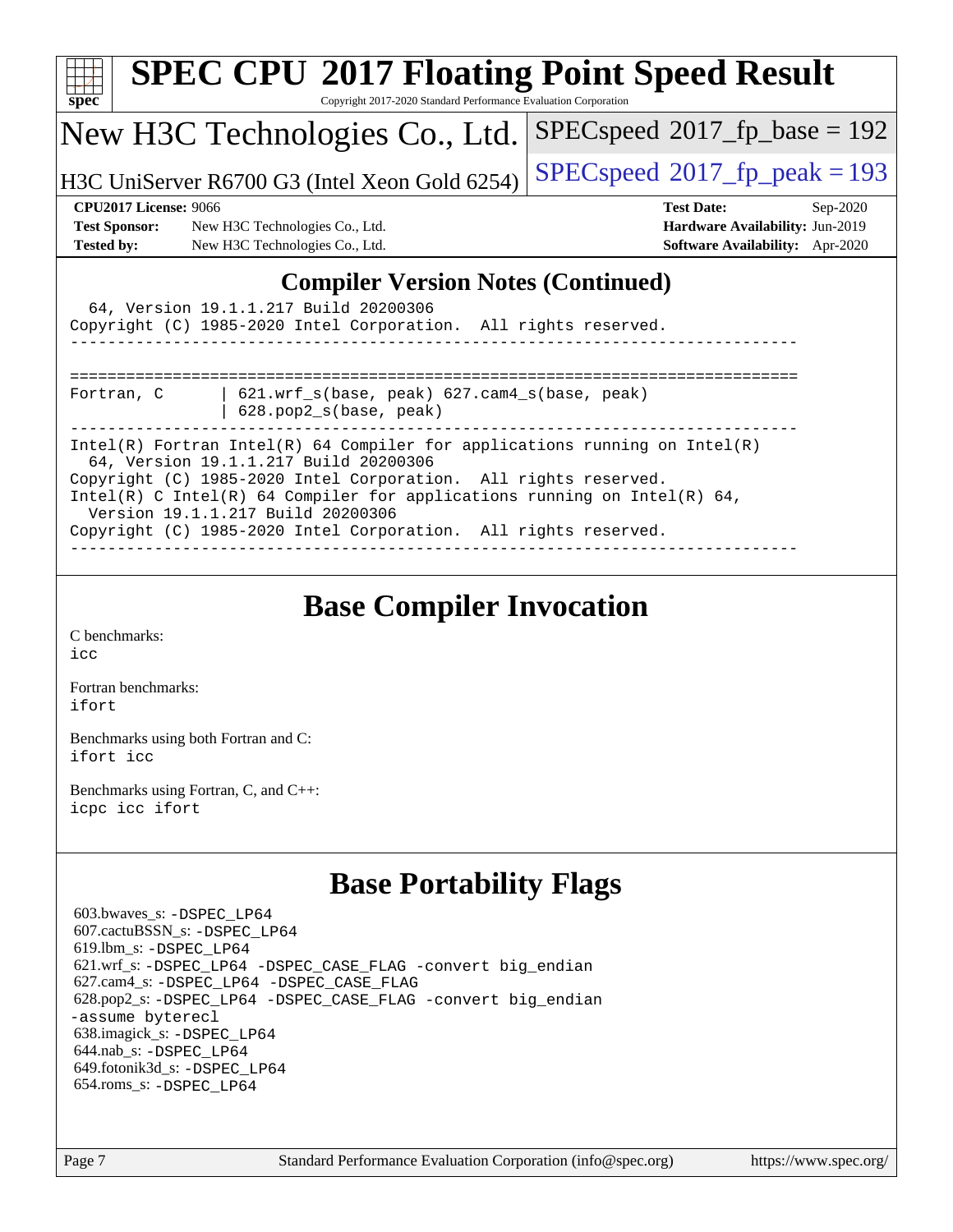| $spec^*$                                  | <b>SPEC CPU®2017 Floating Point Speed Result</b><br>Copyright 2017-2020 Standard Performance Evaluation Corporation                                                                                                                                                                                         |                                                                                                     |  |  |  |  |
|-------------------------------------------|-------------------------------------------------------------------------------------------------------------------------------------------------------------------------------------------------------------------------------------------------------------------------------------------------------------|-----------------------------------------------------------------------------------------------------|--|--|--|--|
|                                           | New H3C Technologies Co., Ltd.                                                                                                                                                                                                                                                                              | $SPEC speed^{\circ}2017\_fp\_base = 192$                                                            |  |  |  |  |
|                                           | H3C UniServer R6700 G3 (Intel Xeon Gold 6254)                                                                                                                                                                                                                                                               | $SPEC speed^{\circ}2017$ [p_peak = 193                                                              |  |  |  |  |
| <b>Test Sponsor:</b><br><b>Tested by:</b> | <b>CPU2017 License: 9066</b><br>New H3C Technologies Co., Ltd.<br>New H3C Technologies Co., Ltd.                                                                                                                                                                                                            | <b>Test Date:</b><br>Sep-2020<br>Hardware Availability: Jun-2019<br>Software Availability: Apr-2020 |  |  |  |  |
|                                           | <b>Base Optimization Flags</b>                                                                                                                                                                                                                                                                              |                                                                                                     |  |  |  |  |
| C benchmarks:                             | -m64 -std=cll -xCORE-AVX512 -ipo -03 -no-prec-div -qopt-prefetch<br>-ffinite-math-only -qopt-mem-layout-trans=4 -qopenmp -DSPEC_OPENMP<br>-mbranches-within-32B-boundaries                                                                                                                                  |                                                                                                     |  |  |  |  |
|                                           | Fortran benchmarks:<br>-m64 -Wl,-z, muldefs -DSPEC_OPENMP -xCORE-AVX512 -ipo -03<br>-no-prec-div -qopt-prefetch -ffinite-math-only<br>-qopt-mem-layout-trans=4 -qopenmp -nostandard-realloc-lhs<br>-mbranches-within-32B-boundaries -L/usr/local/jemalloc64-5.0.1/lib<br>-ljemalloc                         |                                                                                                     |  |  |  |  |
|                                           | Benchmarks using both Fortran and C:<br>-m64 -std=c11 -Wl,-z, muldefs -xCORE-AVX512 -ipo -03 -no-prec-div<br>-qopt-prefetch -ffinite-math-only -qopt-mem-layout-trans=4 -qopenmp<br>-DSPEC_OPENMP -mbranches-within-32B-boundaries -nostandard-realloc-lhs<br>-L/usr/local/jemalloc64-5.0.1/lib -ljemalloc  |                                                                                                     |  |  |  |  |
|                                           | Benchmarks using Fortran, C, and C++:<br>-m64 -std=c11 -Wl,-z, muldefs -xCORE-AVX512 -ipo -03 -no-prec-div<br>-qopt-prefetch -ffinite-math-only -qopt-mem-layout-trans=4 -qopenmp<br>-DSPEC OPENMP -mbranches-within-32B-boundaries -nostandard-realloc-lhs<br>-L/usr/local/jemalloc64-5.0.1/lib -ljemalloc |                                                                                                     |  |  |  |  |
|                                           | <b>Peak Compiler Invocation</b>                                                                                                                                                                                                                                                                             |                                                                                                     |  |  |  |  |
| C benchmarks:<br>icc                      |                                                                                                                                                                                                                                                                                                             |                                                                                                     |  |  |  |  |
| Fortran benchmarks:<br>ifort              |                                                                                                                                                                                                                                                                                                             |                                                                                                     |  |  |  |  |
| ifort icc                                 | Benchmarks using both Fortran and C:                                                                                                                                                                                                                                                                        |                                                                                                     |  |  |  |  |
| icpc icc ifort                            | Benchmarks using Fortran, C, and C++:                                                                                                                                                                                                                                                                       |                                                                                                     |  |  |  |  |
|                                           |                                                                                                                                                                                                                                                                                                             |                                                                                                     |  |  |  |  |

## **[Peak Portability Flags](http://www.spec.org/auto/cpu2017/Docs/result-fields.html#PeakPortabilityFlags)**

Same as Base Portability Flags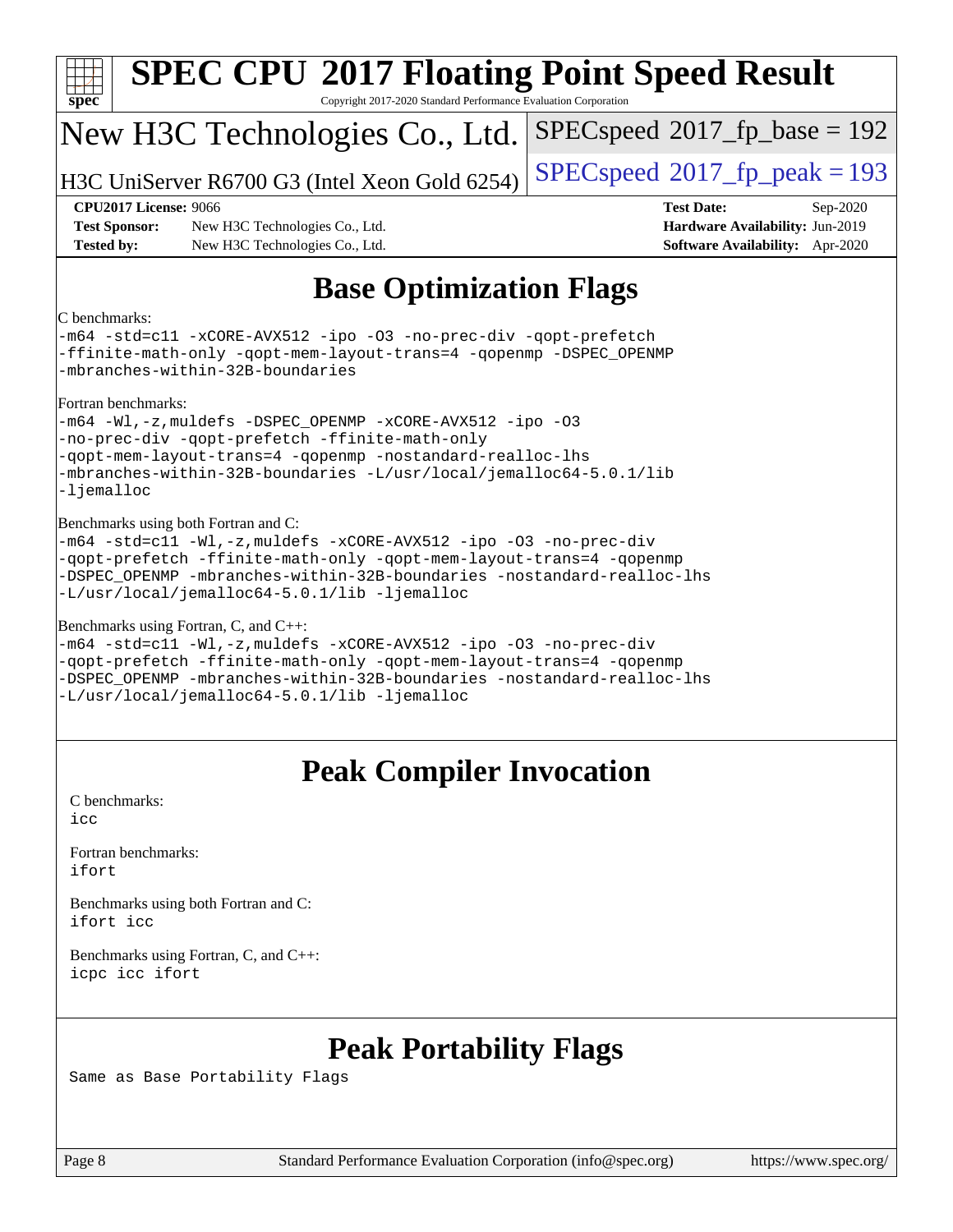| <b>SPEC CPU®2017 Floating Point Speed Result</b><br>Copyright 2017-2020 Standard Performance Evaluation Corporation<br>$spec^*$                                                                                                                                                                                                                                |                                                                                                     |
|----------------------------------------------------------------------------------------------------------------------------------------------------------------------------------------------------------------------------------------------------------------------------------------------------------------------------------------------------------------|-----------------------------------------------------------------------------------------------------|
| New H3C Technologies Co., Ltd.                                                                                                                                                                                                                                                                                                                                 | $SPEC speed^{\circ}2017$ fp base = 192                                                              |
| H3C UniServer R6700 G3 (Intel Xeon Gold 6254)                                                                                                                                                                                                                                                                                                                  | $SPEC speed^{\circ}2017$ _fp_peak = 193                                                             |
| <b>CPU2017 License: 9066</b><br><b>Test Sponsor:</b><br>New H3C Technologies Co., Ltd.<br><b>Tested by:</b><br>New H3C Technologies Co., Ltd.                                                                                                                                                                                                                  | <b>Test Date:</b><br>Sep-2020<br>Hardware Availability: Jun-2019<br>Software Availability: Apr-2020 |
| <b>Peak Optimization Flags</b>                                                                                                                                                                                                                                                                                                                                 |                                                                                                     |
| C benchmarks:                                                                                                                                                                                                                                                                                                                                                  |                                                                                                     |
| $619.$ lbm_s: basepeak = yes                                                                                                                                                                                                                                                                                                                                   |                                                                                                     |
| $638.\text{imagick_s: basepeak}$ = yes                                                                                                                                                                                                                                                                                                                         |                                                                                                     |
| $644.nab$ <sub>s</sub> : $-m64$ $-std=cl1$ $-Wl$ , $-z$ , muldefs $-xCORE$ -AVX512 $-ipo$ -03<br>-no-prec-div -qopt-prefetch -ffinite-math-only<br>-qopt-mem-layout-trans=4 -qopenmp -DSPEC_OPENMP<br>-mbranches-within-32B-boundaries<br>-L/usr/local/jemalloc64-5.0.1/lib -ljemalloc                                                                         |                                                                                                     |
| Fortran benchmarks:                                                                                                                                                                                                                                                                                                                                            |                                                                                                     |
| $603.bwaves$ $s: -m64 -W1, -z$ , muldefs $-prof-gen(pass 1) -prof-use(pass 2)$<br>-DSPEC_SUPPRESS_OPENMP -DSPEC_OPENMP -ipo -xCORE-AVX512<br>-03 -no-prec-div -qopt-prefetch -ffinite-math-only<br>-qopt-mem-layout-trans=4 -qopenmp -nostandard-realloc-lhs<br>-mbranches-within-32B-boundaries<br>-L/usr/local/jemalloc64-5.0.1/lib -ljemalloc               |                                                                                                     |
| 649.fotonik3d_s: Same as 603.bwaves_s                                                                                                                                                                                                                                                                                                                          |                                                                                                     |
| $654$ .roms_s: basepeak = yes                                                                                                                                                                                                                                                                                                                                  |                                                                                                     |
| Benchmarks using both Fortran and C:                                                                                                                                                                                                                                                                                                                           |                                                                                                     |
| $621.wrf_s$ : $-m64 - std = c11 - Wl$ , $-z$ , muldefs $-prof-gen(pass 1)$<br>-prof-use(pass 2) -ipo -xCORE-AVX512 -03 -no-prec-div<br>-qopt-prefetch -ffinite-math-only -qopt-mem-layout-trans=4<br>-DSPEC_SUPPRESS_OPENMP -qopenmp -DSPEC_OPENMP<br>-mbranches-within-32B-boundaries -nostandard-realloc-lhs<br>-L/usr/local/jemalloc64-5.0.1/lib -ljemalloc |                                                                                                     |
| $627.cam4_s$ : basepeak = yes                                                                                                                                                                                                                                                                                                                                  |                                                                                                     |
| $628.pop2_s: basepeak = yes$                                                                                                                                                                                                                                                                                                                                   |                                                                                                     |
| Benchmarks using Fortran, C, and C++:                                                                                                                                                                                                                                                                                                                          |                                                                                                     |
| $607.cactuBSSN_s$ : basepeak = yes                                                                                                                                                                                                                                                                                                                             |                                                                                                     |
| The flags files that were used to format this result can be browsed at<br>http://www.spec.org/cpu2017/flags/Intel-ic19.1u1-official-linux64_revA.html<br>http://www.spec.org/cpu2017/flags/New_H3C-Platform-Settings-V1.4-CLX-RevB.html                                                                                                                        |                                                                                                     |